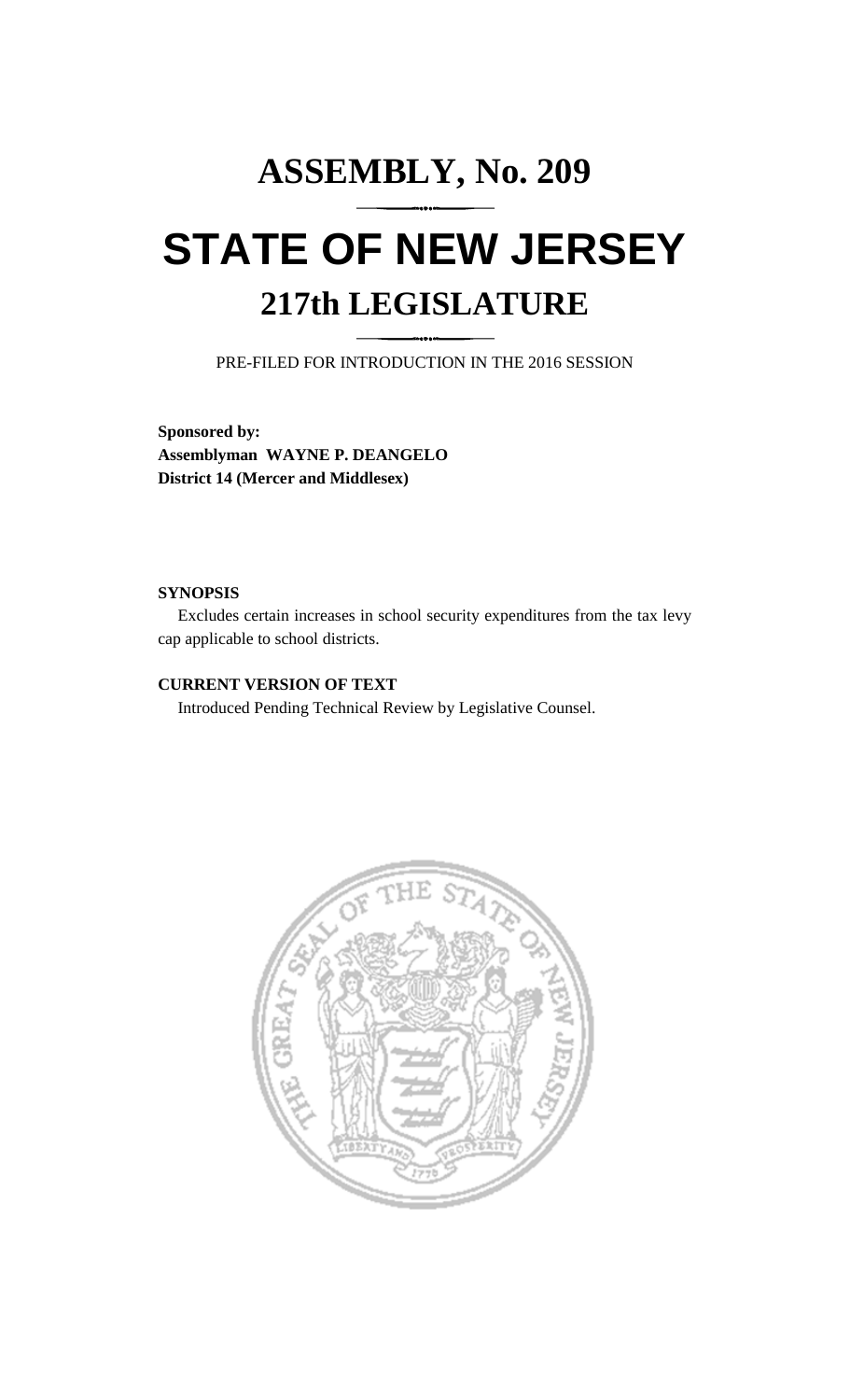$\mathcal{D}_{\mathcal{L}}$ 

**AN ACT** concerning school district expenditures on school security

costs and amending P.L.2007, c.62.

 **BE IT ENACTED** *by the Senate and General Assembly of the State of New Jersey:* 1. Section 3 of P.L.2007, c.62 (C.18A:7F-38) is amended to read as follows: 3. a. Notwithstanding the provisions of any other law to the contrary, a school district shall not adopt a budget pursuant to sections 5 and 6 of P.L.1996, c.138 (C.18A:7F-5 and 18A:7F-6) with an increase in its adjusted tax levy that exceeds, except as provided in subsection e. of section 4 of P.L.2007, c.62 (C.18A:7F- 39), the tax levy growth limitation calculated as follows: the sum of the prebudget year adjusted tax levy and the adjustment for increases in enrollment multiplied by 2.0 percent, **[**and**]** adjustments for an increase in health care costs, and increases in amounts for certain normal and accrued liability pension contributions set forth in sections 1 and 2 of P.L.2009, c.19 amending section 24 of P.L.1954, c.84 (C.43:15A-24) and section 15 of P.L.1944, c.255 (C.43:16A-15) for the year set forth in those sections, and an adjustment for an increase in school 23 security costs. b. (1) The allowable adjustment for increases in enrollment authorized pursuant to subsection a. of this section shall equal the per pupil prebudget year adjusted tax levy multiplied by EP, where EP equals the sum of:

 (a) 0.50 for each unit of weighted resident enrollment that constitutes an increase from the prebudget year over 1%, but not more than 2.5%;

 (b) 0.75 for each unit of weighted resident enrollment that constitutes an increase from the prebudget year over 2.5%, but not more than 4%; and

 (c) 1.00 for each unit of weighted resident enrollment that constitutes an increase from the prebudget year over 4%.

 (2) A school district may request approval from the commissioner to calculate EP equal to 1.00 for any increase in weighted resident enrollment if it can demonstrate that the calculation pursuant to paragraph (1) of this subsection would result in an average class size that exceeds 10% above the facilities efficiency standards established pursuant to P.L.2000, c.72 (C.18A:7G-1 et al.).

c. (Deleted by amendment, P.L.2010, c.44)

 d. (1) The allowable adjustment for increases in health care costs authorized pursuant to subsection a. of this section shall equal

**EXPLANATION – Matter enclosed in bold-faced brackets [thus] in the above bill is not enacted and is intended to be omitted in the law.**

**Matter underlined thus is new matter.**